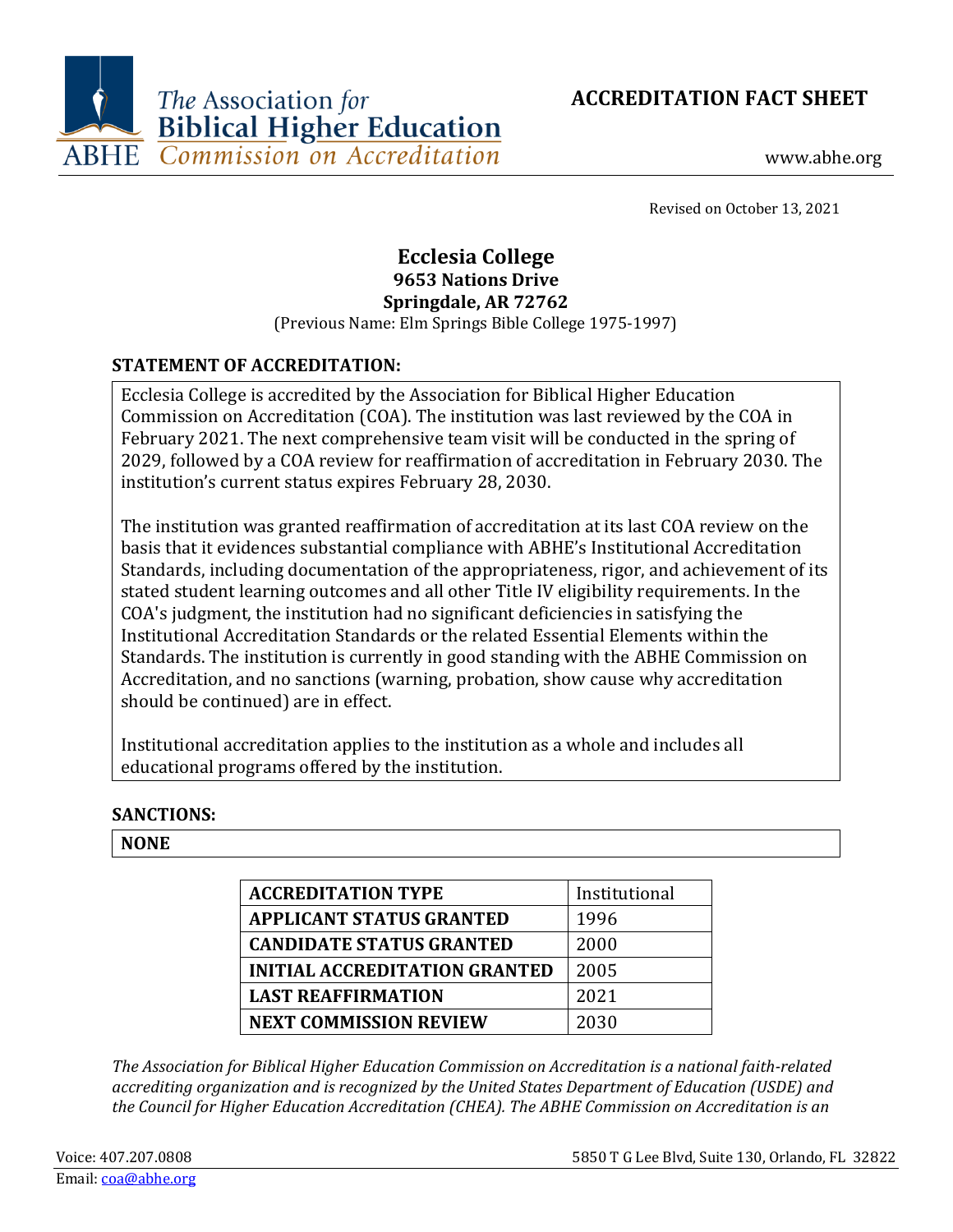*institutional and programmatic accreditor. Institutions that are institutionally accredited have been examined as a whole. Institutions that are programmatically accredited have specific programs that have been reviewed in light of ABHE standards. This statement of accreditation information is the Commission's official statement of an institution's accredited status.*

#### **ACCREDITATION DECISIONS:**

| <b>DATE</b>                                                                                                        | <b>ACTION</b>                          |  |
|--------------------------------------------------------------------------------------------------------------------|----------------------------------------|--|
| February 2021                                                                                                      | Granted reaffirmation of accreditation |  |
| Includes the following: applicant status, candidate status, initial accreditation, reaffirmation of accreditation, |                                        |  |

*sanction, substantive change approval - last 5 years. Please see the "Policy on Communication of Accreditation Decisions" in the COA Manual.*

### **APPROVED DELIVERY METHODS:**

| TYPE:                           | <b>APPROVAL:</b>                                                                                             |
|---------------------------------|--------------------------------------------------------------------------------------------------------------|
| Distance Education (online)     | The institution is authorized to offer up to 100% of an                                                      |
|                                 | academic program via distance education (online).                                                            |
| <b>Correspondence Education</b> | The institution is authorized to offer up to 49% of an                                                       |
|                                 | academic program via correspondence education.                                                               |
| Competency-Based Education      | The institution is authorized to offer up to 49% of an<br>academic program via competency-based education by |
|                                 | the course/credit approach or direct assessment.                                                             |

*Please see the "Policy on Alternative Academic Patterns" in the COA Manual.*

### **APPROVED OFF-CAMPUS LOCATIONS:**

| <b>TYPE</b>           | <b>ADDRESS</b>                           |
|-----------------------|------------------------------------------|
| <b>Extension Site</b> | 118 N. Elm Street, Elm Springs, AR 72728 |

*A branch campus is an additional location of an institution that is geographically apart and independent of the main campus of the institution and (1) is permanent in nature;(2) offers courses in educational programs leading to a degree, certificate, or other recognized educational credential;(3) has its own faculty and administrative or supervisory organization; and (4) has its own budgetary and hiring authority. An additional location is a facility that is geographically apart from the main campus of the institution and at which the institution offers at least 50% of a program through classroom courses, hybrid courses, or a combination of both. An additional location may qualify as a branch campus and be subject to requirements pertaining to branch campuses. An extension site is an off-campus location where less than 50% of a degree program may be earned by classroom courses, hybrid courses, or a combination of both.*

### **APPROVED EDUCATIONAL PROGRAMS:**

| DEGREE/DIPLOMA/CERTIFICATE           | PROGRAM (MAJOR/CONCENTRATION)         |
|--------------------------------------|---------------------------------------|
| Certificate                          | Teaching English as a Second Language |
| <b>Associate of Arts</b>             |                                       |
| <b>Associate of Biblical Studies</b> |                                       |
| Associate of General Studies         |                                       |
| <b>Bachelor of Arts</b>              | Leadership                            |
| <b>Bachelor of Biblical Studies</b>  |                                       |
| Bachelor of Christian Leadership     |                                       |
| <b>Bachelor of Science</b>           | <b>Business Administration</b>        |